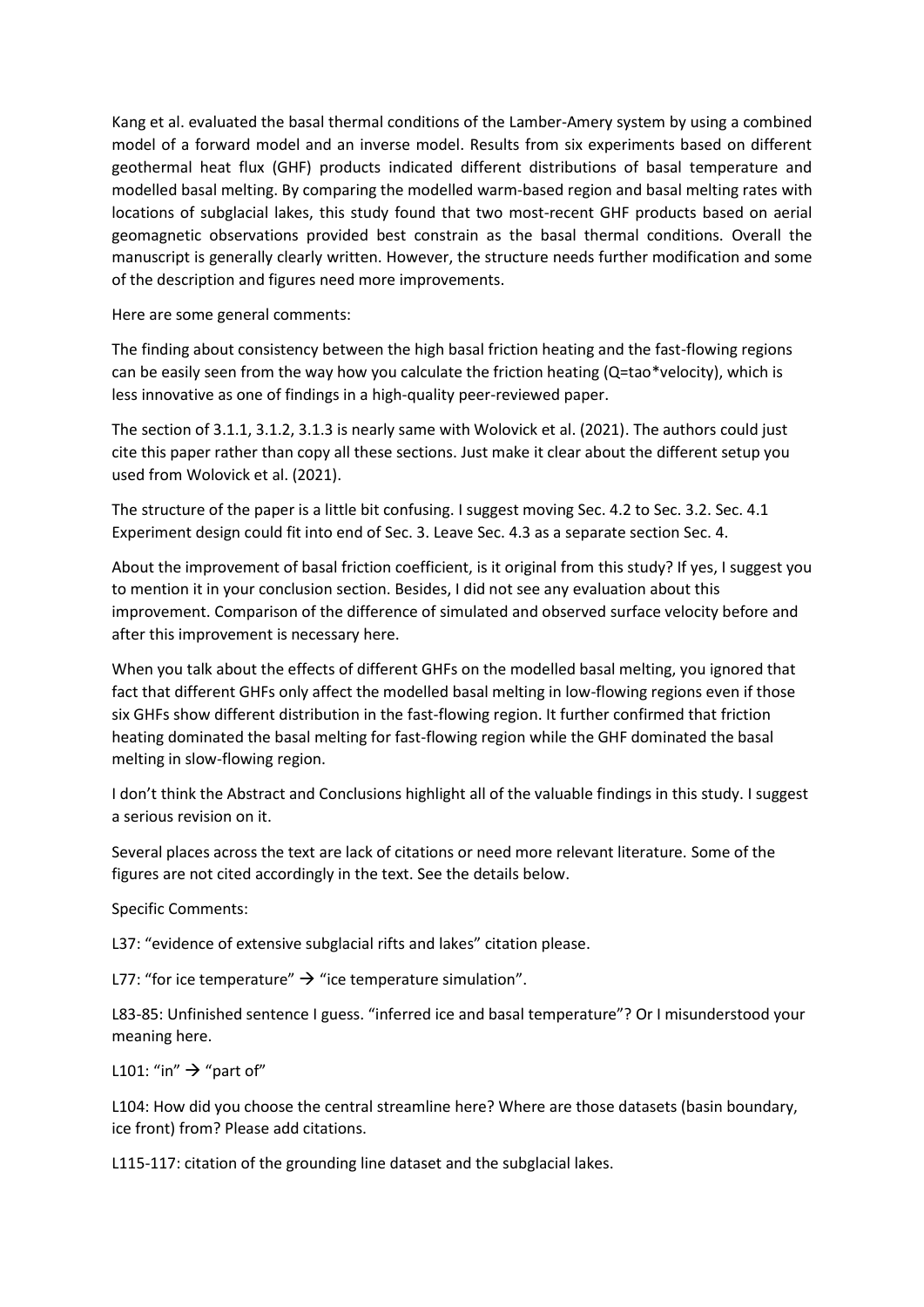L123-124: It's not clear tome how and where these two datasets are combined. You should make it clear in Fig. 1.

L156: This is your first time to mention inverse method and Elmer/Ice. Please add citations.

L319: In the boundary condition section (Sec. 3.2.2), you did not mention the constrain for the surface mass balance and basal mass balance for the floating part. Please make it clear here.

L362: This equation is not clearly explained. What is each component in the numerator? Please also add citations for this equation.

L368: The experiment design is quite similar to the multi-cycle spin-up used in Zhao et al. (2018). If yes, please cite the paper here.

L395: citation for the statement "Basal friction in reality depends on basal temperature"

L415: delate "the" after "the modelled".

L416: Do you mean test with different GHFs gave you similar modelled surface velocity? If yes, the statement you made here is not accurate. The only thing you can say is that the inverse method is not sensitive to the choice of GHF product as the boundary condition, which could be one of your findings here.

L427: 500 m/yr. Do you mean the velocity near the GL? If yes, make it clear.

L432: The cyan color is not clear to me. Suggest to change a different color.

L433-434: Why do you chose the contour of 0.5 and -0.5 here? What's the meaning behind those two contours. Please explain.

L339-440: But for the fast-flowing region, we did not see any significant differences. You should make it clear when you talk about the different distribution of warm base.

L441: "In the Li experiment", please cite the figure here. "high"  $\rightarrow$  "highest"

L442: "the basal temperature over most of the domain reaches the melting point", you should add "except for the southern part of domain"

L447: citation for "subglacial mountains"

L455: "heat conduction"  $\rightarrow$  "basal heat conduction". Please add the velocity contour in Fig. 6. About the "fast-flowing tributaries", you didn't define it in Fig. 4a. Do you mean region with velocity higher than 50 m/yr?

L456: "0-30"  $\rightarrow$  "30"

L457-459: Why do you think Purucker shows lower values here? Please explain.

L460: From Fig.7 ,we can tell no significant difference across these 6 experiments. It's better to make a statement here.

L463: when you say reach 2000 mW m-2 at the GL, do you mean all these three glaciers? Or just Lambert?

L478: there are two Fig. 8 here.

L505: I think GHF distribution largely govern basal thermal conditions for the slow-flowing region.